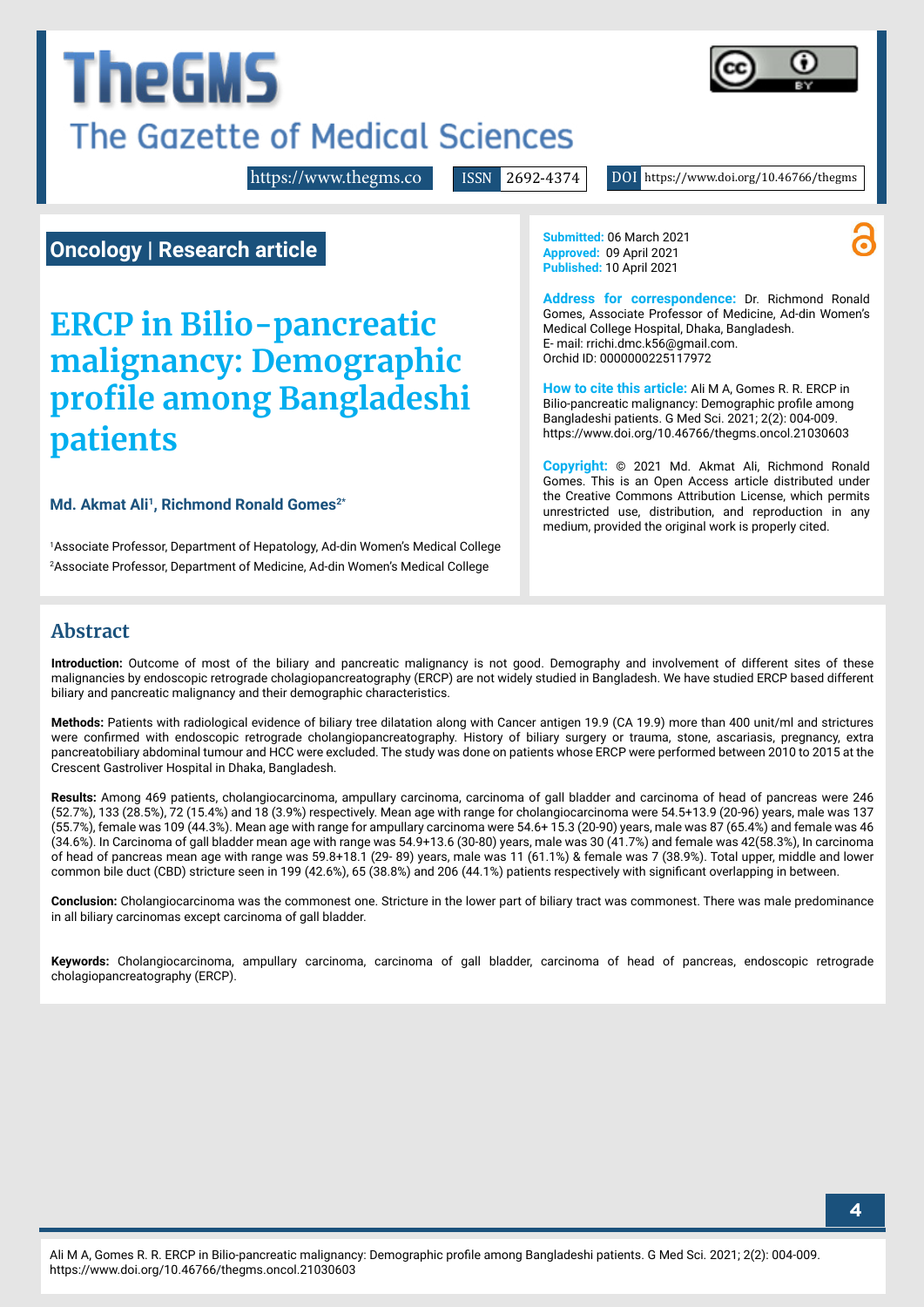

# **Introduction**

Among pancreatobiliary malignancy, cancer of the gallbladder, ampulla of Vater, extra hepatic bile duct cancer and carcinoma of head of the pancreas are relatively common. Most of them are associated with high mortality rate and the options of systemic therapy are very limited. Biliary obstruction due to malignancy may result bad outcome in spite of all available treatment. There is paucity of information about prevalence of biliary tract malignancy and their radiological findings during ERCP in Bangladesh.

In the United States, biliary tract cancer is the sixth most common alimentary tract cancer, diagnosed less frequently than colorectal, pancreatic, liver, stomach, or esophageal cancers and accounting for only slightly more cases than small intestinal or anal cancer [1].

Cholangiocarcinoma is the most common biliary malignancy and the second most common hepatic malignancy after hepatocellular carcinoma (HCC) [2]. Cholangiocarcinoma accounts for 3% of all gastrointestinal tumors. Over the past 3 decades, the overall incidence of CCA appears to have increased [3].

According to Randi G el al. and another study gallbladder cancer is one of the few cancers are observed more frequently among women than men; rates are higher among American Indians and Hispanic groups than others [4][5]. About 90% of biliary tract cancer is not diagnosed until the disease became locally advanced or metastatic [6].

Pancreatic tumors are the fifth most common cause of cancer-related mortality in the Western world [7] [8]. The most of them are located in the head; bile duct and duodenum are often affected for their anatomical proximity. Strictures of the biliary tract may occur at an early stage of the disease, patients present with jaundice and itching as a symptom; for these they seek for medical help. However, gastric outlet obstruction due to duodenal infiltration of the tumor is typically a late feature in an already advanced tumor stage [9].

At the time of diagnosis up to 90% of patients with pancreatic tumors come with obstructive jaundice. Liver dysfunction and even hepatic failure may occur due to bile stasis and cholangitis. Cholangitis is more frequently found in patients with ampullary lesions than in patients with pancreatic cancer. Relief of the obstructive jaundice causes a dramatic increase in the quality of life of patients and should therefore always be accomplished [10].

Neoplasms of the ampulla of Vater account for only 0.5% of all gastrointestinal malignancies [11]. Obstructive jaundice is the most common presenting symptom of ampullary cancer (85%) [12-14] caused by compression of the distal bile duct by the tumor.

# **Materials and methods**

A retrospective review of consecutive 469 patients who had undergone ERCP for biliopancreatic malignant strictures of different causes. The study was performed between January 2010 and December 2015 at the Crescent Gastroliver Hospital, Dhaka, Bangladesh, a specialized centre for Hepatobiliary endoscopic intervention. The information about ERCP patients are retrieved from this hospital's database including ERCP room computer. The institutional ethics committee approved this study. A search of the malignant biliopancreatic obstruction database was performed to identify all consecutive ERCP reports during the study period. The database included patients' demographic data and USG, CT scan, MRCP and serum CA-19-9 reports.

#### **Demographics**

The age, gender distribution of the study population and their cancer subgroups were analyzed.

#### **Pathological characteristics**

Biliopancreatic cancers were identified and sub-grouped as pancreatic, ampullary, biliary and gall bladder cancer to identify the proportions of each cancer during ERCP.

#### **Statistical analysis**

Statistical methods used in this study are mostly limited to simple descriptive analysis were performed in SPSS version 20.

#### **Results**

Among 469 patients, cholangiocarcinoma, ampullary carcinoma, carcinoma of gall bladder and carcinoma of head of pancreas were 246 (52.7%), 133 (28.5%), 72 (15.4%) and 18 (3.9%) respectively. (Fig. 1)



**Figure 1: Types of Biliary Malignancy**

Mean age with range for cholangiocarcinomawere 54.5+13.9 (20-96) years, male was 137 (55.7%), female was 109 (44.3%). Mean age with range for ampullary carcinoma were 54.6+ 15.3 (20-90) years, male was  $87(65.4\%)$  and female was  $46(34.6\%)$ . In Carcinoma of gall bladdermean age with range was 54.9+13.6 (30-80)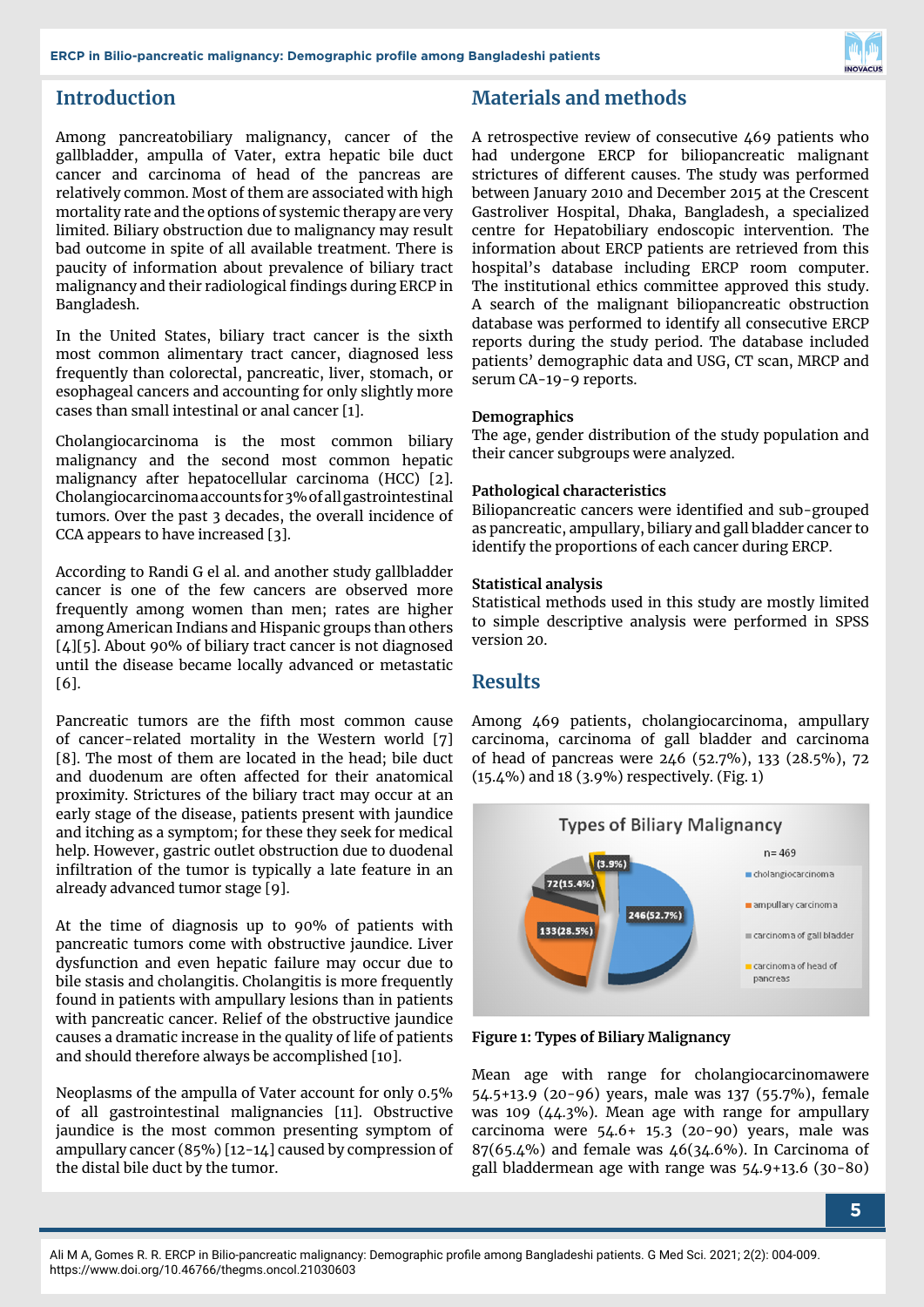years, male was 30(41.7%) and female was 42(58.3%), In carcinoma of head of pancreas mean age with range was 59.8+18.1 (29- 89) years, male was 11(61.1%)&female was 7(38.9%).(Fig. 2 and Fig. 3)



**Figure 2: Age Range of Biliary Malignancy**



**Figure 3: Sex distribution of Biliary Malignancy**

Total upper, middle and lower common bile duct (CBD) stricture seen in 199 (42.6%), 65 (38.8%) and 206 (44.1%) patients respectively with significant overlapping in between. (Fig. 4)



#### **Figure 4: Percentage of different parts of CBD stricture (overlapping)**

## **Discussion**

Geographic variation in the rates for extrahepatic bile duct cancer has been noted in the literature [15-17]. In this study the most common pathology for which ERCP were performed was cholangiocarcinoma. But according to Chandrasegaram MD et al. the most common pathology for which a Pancreatoduodectomy was performed was pancreatic cancer 56%, followed by ampullary cancer 25%, biliary cancer 15% and duodenal cancer 4% [18].

Felipe A et al. found during the 1992–2009 period 19,031 biliary tract cancers of gallbladder 41.3%, extrahepatic bile duct 32.9% and ampulla of Vater 19.8% [19].

A recent large Chinese series by Chen et al. of 501 periampullary cancers found that ampullary carcinomas represented the majority of cancers with a value of 50%, followed by pancreatic cancer 34%, biliary cancer 10% and duodenal cancer 5% [20]. Gallbladder cancer rates were lowest among whites highest among American Indian/ Alaska Natives [19]. However, many publications have continued to group these entities, which is dominated by gallbladder cancer in many but not all populations [4] [21,22].

Ampulla of Vater cancer represents 20% of all biliary cancers in the US. A previous report found that rates for this cancer increased between 1973 and 2005 for all racial groups combined [23]. Primary ampullary tumors are rare, with an incidence of approximately four to six cases per million population [14][24,25]. They account for only 6 percent of lesions that arise in the periampullary region [26].

Ampulla of Vater cancer represents 20% of all biliary cancers in the US. A previous report found that rates for this cancer increased between 1973 and 2005 for all racial groups combined [24]. Gallbladder cancer rates were lowest among whites and highest among American Indian/Alaska. Extrahepatic bile duct cancer rates also were lowest among whites and blacks and highest among American Indian/Alaska Natives- more than twice those among whites, the rates for ampulla of Vater were lowest among whites and blacks and highest among Hispanics followed by Asian [19]. For gallbladder cancer, there was a clear female predominance. In contrast, there was a male predominance for the two other specific anatomic sites [19].

The major determinant of biliary tract cancer, especially gallbladder cancer, is a history gallstones [21][27], as well as obesity and diabetes [28][29].

Geographic variation in the rates for extrahepatic bile duct cancer has been noted in the literature [15-17][29]. In a recent large three-decade study of 2,564 resected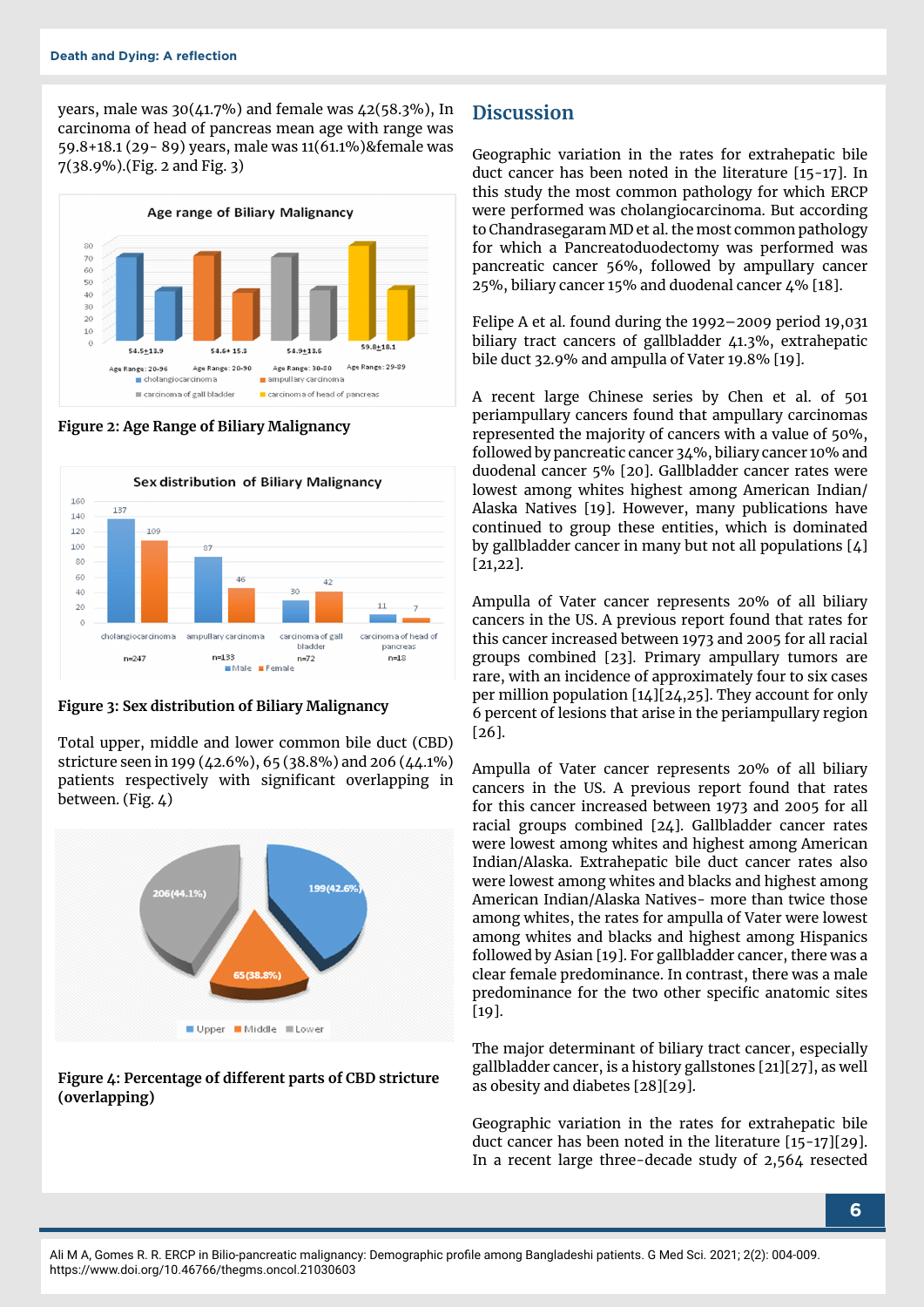

periampullary cancers, by He et al., the distribution of resected pancreatic, ampullary, biliary and duodenal carcinomas were 66%, 16%, 12%, and 6%, respectively [29].

# **Age**

With the exception of patients with primary sclerosingcholangitis (PSC), cholangiocarcinoma (CCA) is uncommon before age 40 years. According to a small scale study report, median age of biliary malignancy at diagnosis was 62 years (range: 31-81 years), 69% were intrahepatic cholangiocarcinoma, and 61% was male [30]. The average age at diagnosis of sporadic ampullary carcinomas is 60-70 years old [31-34].

The median age of all the patients undergoing a Pancreaticoduodectomy for a cancer was 67 years [18]. Patients with pancreatic cancer had a median age of 64 years, those with ampullary cancer had a median age of 69 years, biliary cancer median age 66 years [18]; males 58% and females 42% aged between 26 and 86 years [18].

Gall bladder carcinoma was diagnosed in patients with the mean age was 69.4 years [35]. Patient's age with ampullary cancer in a study is slightly more than with pancreatic cancer, median age at diagnosis was 62 years [18].

## **Gender**

Gallbladder cancer incidence was higher in females than in males, while extrahepatic bile duct and ampulla of Vater cancer incidence rates were higher in males [19]. Men have a slightly higher incidence of cholangiocarcinoma and mortality from the cancer than women which were 58% males and 42% females respectively [36]. A higher rate of ampullary cancer is observed in men [24]. A study report which was described by Chen Z et al. of gall bladder cancer, 70.0% were females and 30.0% were males [37]. Gall bladder cancer was diagnosed more in women than men in another study where male female ratio was 1:1.14 [35].

# **Conclusion**

Biliary and pancreatic cancers often leading to distressing consequences including severe itching; ERCP often necessary to relieve symptoms. Sites of biliary strictures sometimes important for therapeutic ERCP and reconstructive surgery. This study report has both similarities and dissimilarities (as there is variable lifestyle across different parts of the world) with the previous studies and may be helpful for further multicenter study to assess the demographic changing pattern of biliary and pancreatic malignancy.

**Funding:** None

**Conflict of Interests:** None declared

**Ethical Approval:** Not required

**Limitation of study:** Study population is small and no follow up of the cases were possible

# **References**

- 1. Howlader NNA, Krapcho M, Neyman N, Aminou R, Altekruse SF, Kosary CL, Ruhl J, Tatalovich Z, Cho H, Mariotto A, Eisner MP, Lewis DR, Chen HS, Feuer EJ, Cronin KA, editors. SEER Cancer Statistics Review, 1975–2009 (Vintage 2009 Populations) National Cancer Institute; Bethesda, MD: 2012. based on November 2011 SEER data submission, posted to the SEER web site, April 2012.)
- 2. Welzel TM, McGlynn KA, Hsing AW, O'Brien TR, Pfeiffer RM. Impact of classification of hila rcholangiocarcinomas(Klatskin tumors) on the incidence of intra- and extrahepaticcholangiocarcinoma in the United States. J Natl Cancer Inst. 2006;98:873–5.
- 3. Khan SA, Davidson BR, Goldin RD, Heaton N, Karani J, Pereira SP, Rosenberg WM, Tait P, Taylor-Robinson SD, Thillainayagam AV, Thomas HC, Wasan H. British Society of G. Guidelines for the diagnosis and treatment of cholangiocarcinoma: an update. Gut. 2012;61:1657-69.
- 4. Randi G, Franceschi S, La Vecchia C. Gallbladder cancer worldwide: geographical distribution and risk factors. Int J Cancer. 2006;118:1591–602.
- 5. Goodman MT, Yamamoto J. Descriptive study of gallbladder, extrahepatic bile duct, and ampullary cancers in the United States, 1997–2002. Cancer Causes Control. 2007;18:415–22.
- 6. Hezel AF, Zhu AX. Systemic therapy for biliary tract cancers. Oncologist 2008; 13: 415-423 [PMID: 18448556 DOI: 10.1634/ theoncologist.2007-0252]
- 7. DiMagno EP, Reber HA, Tempero MA. AGA technical review on the epidemiology, diagnosis, and treatment of pancreatic ductal adenocarcino-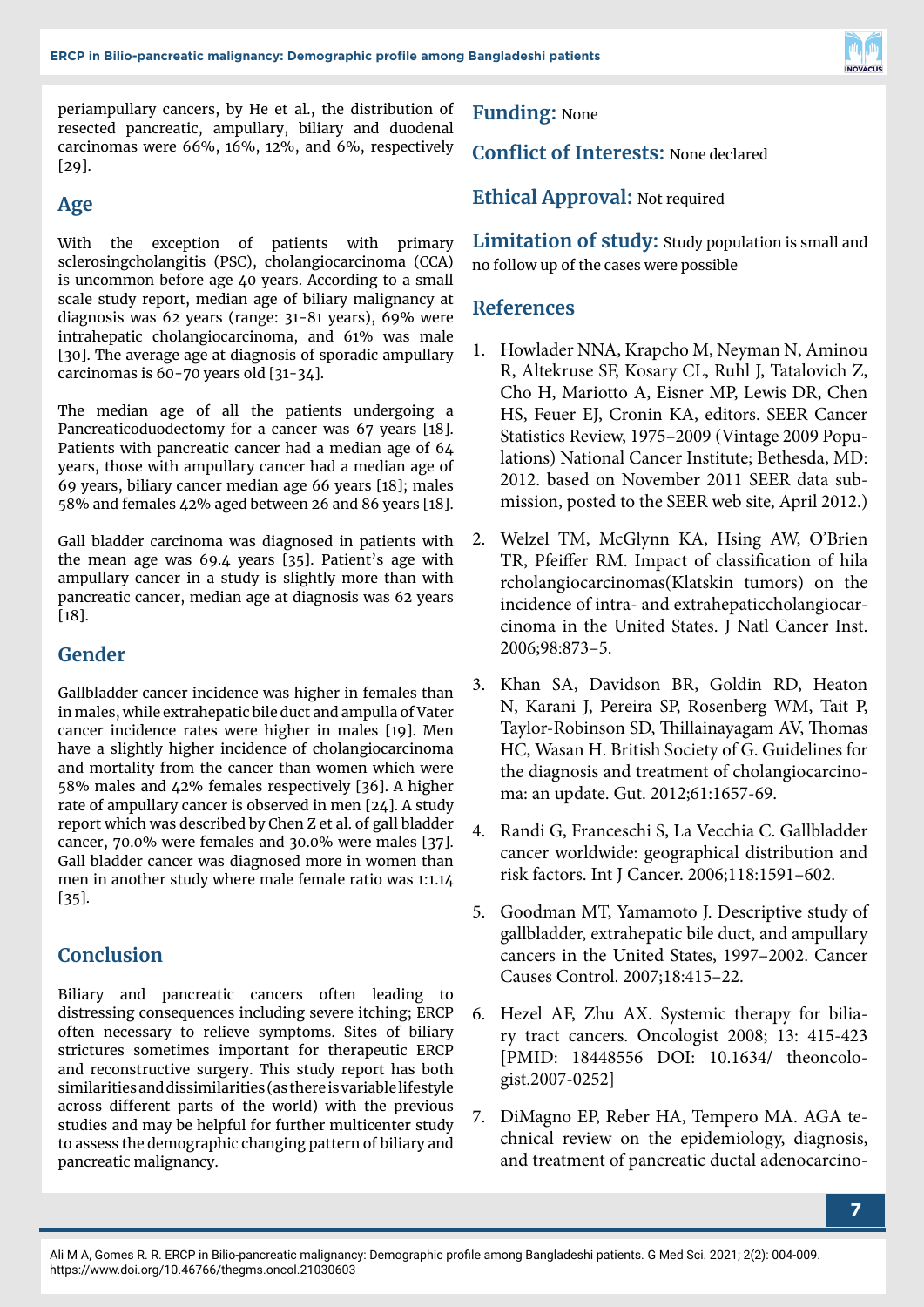

ma. American Gastroenterological Association. Gastroenterology. 1999;117:1464–84.

- 8. Greenlee RT, Murray T, Bolden S, Wingo PA. Cancer statistics, 2000. CA Cancer J Clin. 2000;50:7– 33.
- 9. Hidalgo M. Pancreatic cancer. N Engl J Med. 2010;362:1605–1617.
- 10. Abraham NS, Barkun JS, Barkun AN. Palliation of malignant biliary obstruction: a prospective trial examining impact on quality of life. GastrointestEndosc. 2002;56:835–41.
- 11. Surveillance, Epidemiology and End Results (SEER), SEER stat database: Incidence-SEER regs limited use.
- 12. Bakkevold KE, Arnesjø B, Kambestad B. Carcinoma of the pancreas and papilla of Vater--assessment of resectability and factors influencing resectability in stage I carcinomas. A prospective multicentre trial in 472 patients. Eur J SurgOncol. 1992;18:494–507.
- 13. Walsh DB, Eckhauser FE, Cronenwett JL, Turcotte JG, Lindenauer SM. Adenocarcinoma of the ampulla of Vater. Diagnosis and treatment. Ann Surg. 1982;195:152–157.
- 14. Neoptolemos JP, Talbot IC, Carr-Locke DL, Shaw DE, Cockleburgh R, Hall AW, Fossard DP. Treatment and outcome in 52 consecutive cases of ampullary carcinoma. Br J Surg. 1987;74:957–961.
- 15. Hsing AW, Gao YT, Devesa SS, Jin F, Fraumeni JF., Jr Rising incidence of biliary tract cancers in Shanghai, China. Int J Cancer. 1998;75:368–70.
- 16. Shin HR, Oh JK, Masuyer E, Curado MP, Bouvard V, Fang Y, Wiangnon S, Sripa B, Hong ST. Comparison of incidence of intrahepatic and extrahepaticcholangiocarcinoma--focus on East and South-Eastern Asia. Asian Pac J Cancer Prev. 2010;11:1159–66.
- 17. Lepage C, Cottet V, Chauvenet M, Phelip JM, Bedenne L, Faivre J, Bouvier AM. Trends in the incidence and management of biliary tract cancer: a French population-based study. J Hepatol. 2011;54:306–10.
- 18. Manju D Chandrasegaram, Su C Chiam, John W Chen, Aisha Khalid, Murthy L Mittinty, Eu L Neo,Chuan P Tan, Paul M Dolan, Mark E Brooke- -Smith, Harsh Kanhere, and Chris S Worthley. Distribution and pathological features of pancreatic, ampullary, biliary and duodenal cancers resected with pancreaticoduodenectomy. World J SurgOncol. 2015; 13: 85.
- 19. Felipe A. Castro, Jill Koshiol, Ann W. Hsing, and Susan S. Devesa. Biliary tract cancer incidence in the United States- demographic and temporal variations by anatomic site. Int J Cancer. 2013 Oct 1; 133(7): 1664–1671.
- 20. Chen SC, Shyr YM, Wang SE. Long term survival after pancreaticoduodenectomy for periampullary adenocarcinomas. HPB. 2013;15:951–7. doi: 10.1111/hpb.12071.
- 21. Randi G, Malvezzi M, Levi F, Ferlay J, Negri E, Franceschi S, La Vecchia C. Epidemiology of biliary tract cancers: an update. Ann Oncol. 2009;20:146–59.
- 22. Saika K, Matsuda T. Comparison of time trends in gallbladder cancer incidence (1973–1997) in East Asia, Europe and the USA, from Cancer Incidence in Five Continents Vols IV–VIII. Jpn J ClinOncol. 2007;37:974–6.
- 23. Benhamiche AM, Jouve JL, Manfredi S, et al. Cancer of the ampulla of Vater: results of a 20-year population-based study. Eur J GastroenterolHepatol 2000; 12:75.
- 24. Albores-Saavedra J, Schwartz AM, Batich K, Henson DE. Cancers of the ampulla of vater: demographics, morphology, and survival based on 5,625 cases from the SEER program. J SurgOncol 2009; 100:598-605.
- 25. Goodman MT, Yamamoto J. Descriptive study of gallbladder, extrahepatic bile duct, and ampullary cancers in the United States, 1997-2002. Cancer Causes Control 2007; 18:415.
- 26. Brennan MF. Surgical management of peripancreatic cancer. In: Atlas of Surgical Oncology, Bland KL, Karakoukis CP, Copeland, EM (Eds), WB Saunders Company, Philadelphia 1995. p.473.